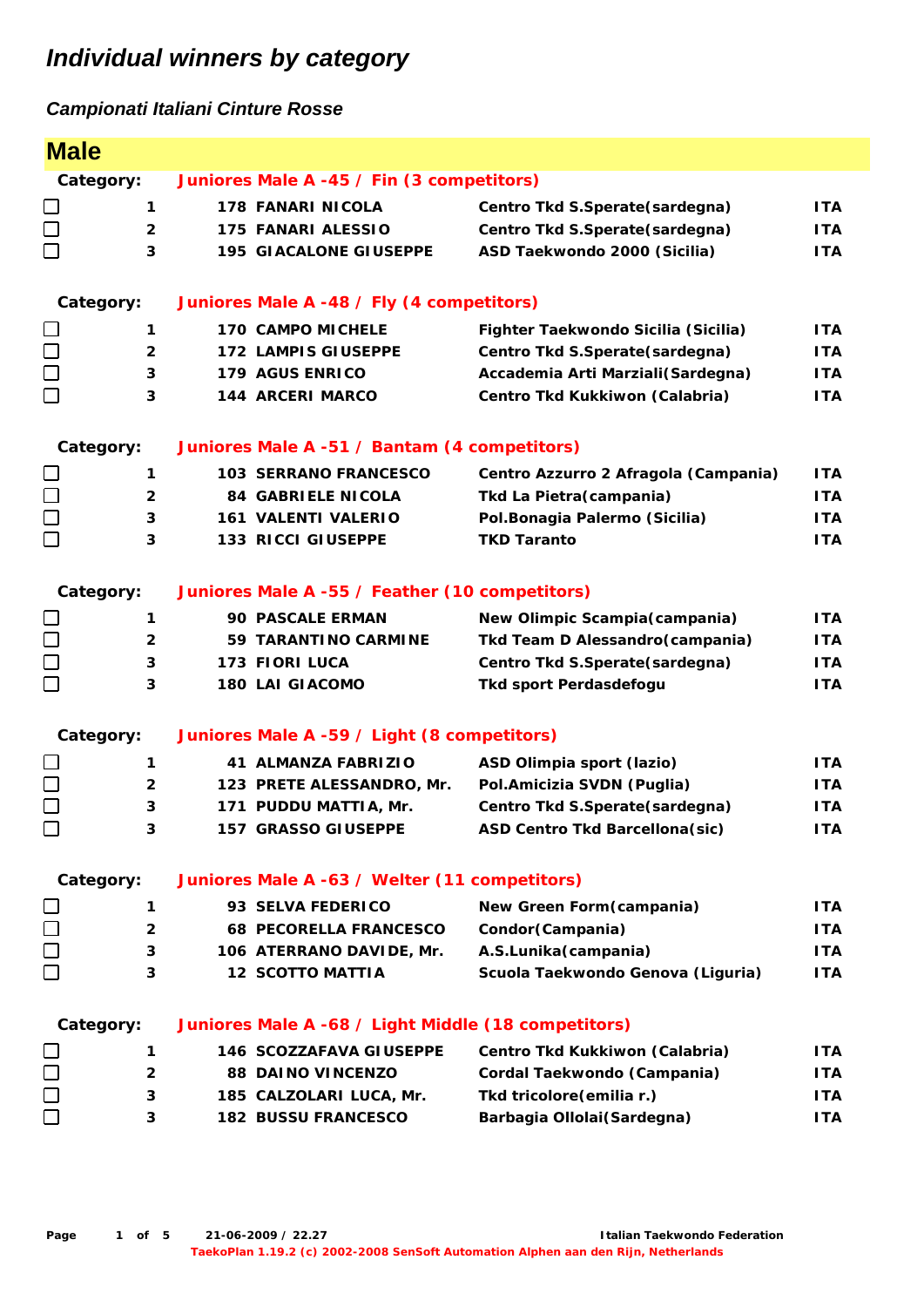| <b>Male</b>                                       |                                                          |                                                   |                                   |            |
|---------------------------------------------------|----------------------------------------------------------|---------------------------------------------------|-----------------------------------|------------|
| Category:                                         |                                                          | Juniores Male A -73 / Middle (9 competitors)      |                                   |            |
|                                                   | 1                                                        | <b>87 NATALE BRUNO</b>                            | Pol.Materdei(Campania)            | <b>ITA</b> |
| $\Box$                                            | $\overline{2}$                                           | <b>192 RAHAIAN NICOLAE</b><br><b>BOGDAN</b>       | <b>Tkd Club Latina</b>            | <b>ITA</b> |
| $\Box$                                            | $\mathbf{3}$                                             | <b>164 PISANO GIANMARCO</b>                       | <b>Evolution Tkd palermo</b>      | <b>ITA</b> |
| $\Box$                                            | 3                                                        | <b>168 LOMBARDO GABRIELE</b>                      | Kwon Family (sicilia)             | <b>ITA</b> |
| Category:                                         |                                                          | Juniores Male A -78 / Light Heavy (6 competitors) |                                   |            |
|                                                   | 1                                                        | <b>111 PIETRANGELI VITTORIO</b>                   | Pol. Pozzuoli                     | <b>ITA</b> |
| $\Box$                                            | $\mathbf{2}$                                             | <b>152 FOTI SALVATORE</b>                         | AS Seung (Sicilia)                | <b>ITA</b> |
| $\Box$                                            | 3                                                        | 120 CASSANO ALESSIO                               | <b>AS Koryo Tkd Bari</b>          | <b>ITA</b> |
|                                                   | 3                                                        | <b>151 GIUNTA ANTONINO</b>                        | Tiger's Den Tkd(sicilia)          | <b>ITA</b> |
|                                                   | Category:<br>Juniores Male A +78 / Heavy (3 competitors) |                                                   |                                   |            |
|                                                   | $\mathbf 1$                                              | <b>124 MELACCA SALVATORE</b>                      | Tae Action Center (puglia)        | <b>ITA</b> |
| $\begin{array}{c} \square \\ \square \end{array}$ | $\overline{2}$                                           | <b>69 CAPITA PAOLO</b>                            | Condor (Campania)                 | ITA.       |
|                                                   | 3                                                        | <b>193 SANTARIELLO LUIGI</b>                      | Tkd Olimpia (campania)            | <b>ITA</b> |
| Category:                                         |                                                          | Seniores Male A -54 / Fin (3 competitors)         |                                   |            |
|                                                   | $\mathbf{1}$                                             | <b>32 KURTI AJDIM</b>                             | <b>Accademia Tkd Marche</b>       | ITA.       |
|                                                   | $\overline{2}$                                           | <b>78 D'ANGELO DANIELE</b>                        | Centro azzurro tkd(campania)      | <b>ITA</b> |
| $\Box$                                            | 3                                                        | <b>155 IPPOLITO DAVIDE</b>                        | AS Seung (Sicilia)                | <b>ITA</b> |
| Category:                                         |                                                          | Seniores Male A -58 / Fly (6 competitors)         |                                   |            |
|                                                   | 1                                                        | <b>126 COLUCCI MATTIA</b>                         | Tkd gold team(puglia)             | <b>ITA</b> |
| $\Box$                                            | $\overline{2}$                                           | 97 FESTA DARIO                                    | Pol.Flegrea (Campania)            | <b>ITA</b> |
| $\Box$                                            | 3                                                        | 23 PIACENTI DAVID JAN                             | Taekwondo Budrio (Emilia R.)      | <b>ITA</b> |
| $\Box$                                            | 3                                                        | <b>40 FRATTARELLI GIANLUCA</b>                    | <b>Tiger Team Altobelli</b>       | <b>ITA</b> |
| Category:                                         |                                                          | Seniores Male A -63 / Bantam (5 competitors)      |                                   |            |
|                                                   | $\mathbf{1}$                                             | <b>130 RESSA DOMENICO</b>                         | Gym Oriens Tkd (puglia)           | ITA.       |
| $\Box$                                            | $\mathbf{2}$                                             | <b>46 ALESSANDRINI</b><br><b>ALESSANDRO</b>       | G.S.FF.OO Nettuno(Lazio)          | ITA.       |
| $\Box$                                            | 3                                                        | 153 DE PASQUALE DAVIDE, Mr. AS Seung (Sicilia)    |                                   | ITA.       |
| П                                                 | 3                                                        | <b>37 CERRONI DIEGO</b>                           | <b>Tkd Frosinone</b>              | ITA.       |
| Category:                                         |                                                          | Seniores Male A -68 / Feather (20 competitors)    |                                   |            |
|                                                   | $\mathbf 1$                                              | 19 GALIANO GIANLUCA, Mr.                          | Olimpia (Liguria)                 | ITA.       |
| $\begin{array}{c}\n\Box \\ \Box\n\end{array}$     | $\mathbf{2}$                                             | <b>191 TRINH VAN SIMONE</b>                       | Tkd tricolore (emilia r.)         | ITA.       |
|                                                   | 3                                                        | <b>15 RATTO MATTIA</b>                            | Scuola Taekwondo Genova (Liguria) | <b>ITA</b> |
|                                                   | 3                                                        | <b>6 MALDINI ANDREA</b>                           | Olimpico Club 2 Brescia           | <b>ITA</b> |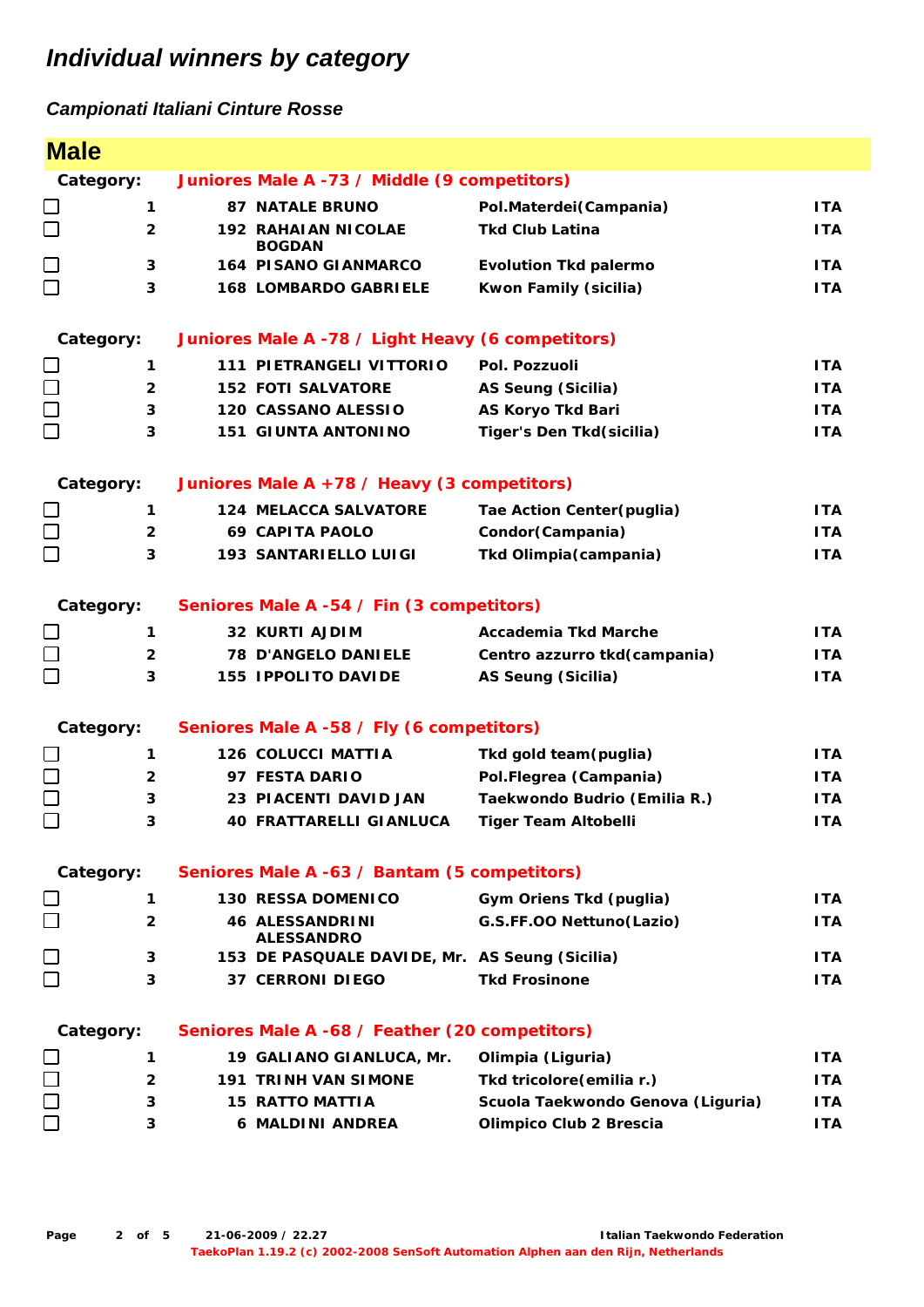| <b>Male</b> |                |                                               |                              |            |  |
|-------------|----------------|-----------------------------------------------|------------------------------|------------|--|
| Category:   |                | Seniores Male A -74 / Light (14 competitors)  |                              |            |  |
| $\Box$      | $\mathbf{1}$   | <b>7 FERRARI GABRIELE</b>                     | Olimpico Club 2 Brescia      | <b>ITA</b> |  |
| $\Box$      | $\overline{2}$ | <b>34 DE FLORIO CLAUDIO</b>                   | Accademia Tkd Marche         | <b>ITA</b> |  |
| $\Box$      | 3              | <b>65 DE SIERO PASQUALE</b>                   | C.TKD Ispanico(campania)     | <b>ITA</b> |  |
| $\Box$      | 3              | <b>165 CASTELLANA MATTEO</b>                  | <b>Evolution Tkd palermo</b> | <b>ITA</b> |  |
| Category:   |                | Seniores Male A -80 / Welter (10 competitors) |                              |            |  |
|             | $\mathbf{1}$   | <b>74 ESPOSITO JACOPO</b>                     | Centro azzurro tkd(campania) | <b>ITA</b> |  |
| $\square$   | $\overline{2}$ | <b>36 MACCHIARINI ANDREA</b>                  | Seung TKD Perugia            | <b>ITA</b> |  |
| $\Box$      | 3              | 95 DE ROSA LORENZO, Mr.                       | New Green Form (campania)    | <b>ITA</b> |  |
| $\Box$      | 3              | <b>162 SPINNATO LUCIANO</b>                   | <b>Centro Tkd Palermo</b>    | <b>ITA</b> |  |
| Category:   |                | Seniores Male A -87 / Middle (8 competitors)  |                              |            |  |
|             | $\mathbf{1}$   | 96 ZAPPIA MANUEL, Mr.                         | New Green Form (campania)    | <b>ITA</b> |  |
| $\Box$      | $\overline{2}$ | <b>5 FADINI ANDREA</b>                        | Olimpico Club 2 Brescia      | <b>ITA</b> |  |
|             | 3              | <b>20 AMODIO FRANCESCO</b>                    | Olimpia (Liguria)            | <b>ITA</b> |  |
| $\Box$      | 3              | 64 CAROSELLO ANTONIO, Mr.                     | Blue world (campania)        | <b>ITA</b> |  |
| Category:   |                | Seniores Male A +87 / Heavy (5 competitors)   |                              |            |  |
|             | 1              | <b>109 D'ANGELO ANTONIO</b>                   | Pol. Pozzuoli                | <b>ITA</b> |  |
| $\Box$      | $\overline{2}$ | <b>149 SPAGNOLO SALVATORE</b>                 | A.S.Tiger (calabria)         | <b>ITA</b> |  |
| $\Box$      | 3              | <b>35 GARBATINI ARAMIS</b>                    | Accademia Tkd Marche         | <b>ITA</b> |  |
| $\Box$      | 3              | <b>108 NAPPI NICOLA</b>                       | Gymnagar Futura (campania)   | <b>ITA</b> |  |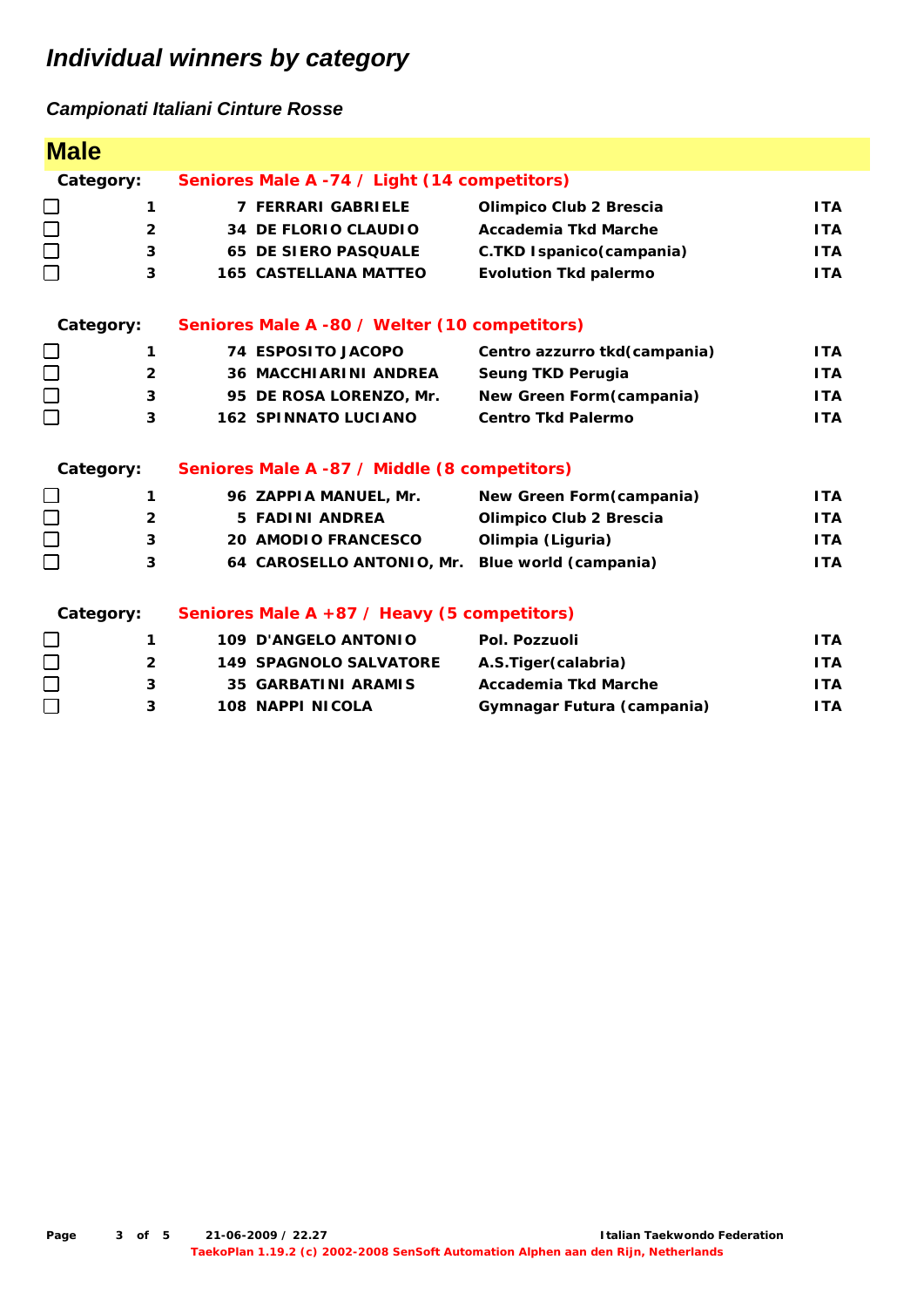| <b>Female</b>                                     |                |                                                      |                                                            |            |
|---------------------------------------------------|----------------|------------------------------------------------------|------------------------------------------------------------|------------|
| Category:                                         |                | Juniores Female A -42 / Fin (2 competitors)          |                                                            |            |
|                                                   | 1              | <b>156 PULIAFITO TINDARA</b>                         | <b>ASD Centro Tkd Barcellona(sic)</b>                      | <b>ITA</b> |
| $\Box$                                            | $\overline{2}$ | <b>8 BIANCO REHANA</b>                               | <b>Taekwondo Club Schio</b>                                | <b>ITA</b> |
| Category:                                         |                | Juniores Female A -49 / Feather (5 competitors)      |                                                            |            |
| $\Box$                                            | 1              | 47 BENEDETTI VALENTINA,<br>Ms.                       | G.S.FF.OO Nettuno(Lazio)                                   | <b>ITA</b> |
| $\Box$                                            | $\overline{2}$ | <b>174 MARCIA GIULIA</b>                             | Centro Tkd S.Sperate(sardegna)                             | <b>ITA</b> |
| $\Box$                                            | 3              | <b>39 SANATANIELLO</b><br><b>ANTONIETTA, Ms.</b>     | Fisicomania (lazio)                                        | <b>ITA</b> |
| $\Box$                                            | $\mathbf{3}$   | 100 IAZZETTA ELEONORA                                | Centro Azzurro 2 Afragola (Campania)                       | <b>ITA</b> |
| Category:                                         |                | Juniores Female A -52 / Light (4 competitors)        |                                                            |            |
|                                                   | 1              | <b>129 DAMBRA DALILA</b>                             | Olimpic Studio Cerignola (puglia)                          | ITA.       |
| $\begin{array}{c} \square \\ \square \end{array}$ | $\overline{2}$ | <b>48 ALESSANDRINI MICHELA</b>                       | G.S.FF.OO Nettuno(Lazio)                                   | ITA.       |
|                                                   | 3              | 21 MARISCO VERONICA, Ms.                             | Olimpia (Liguria)                                          | ITA.       |
|                                                   | 3              | 1 BIDA ENKA, Ms.                                     | <b>Tkd Evolution piemonte</b>                              | <b>ITA</b> |
| Category:                                         |                | Juniores Female A -55 / Welter (6 competitors)       |                                                            |            |
| $\Box$                                            | 1              | Ms.                                                  | 11 ZAMBERLAN MARGHERITA, Tkd Twister asd (Veneto)          | ITA.       |
| $\begin{array}{c} \square \\ \square \end{array}$ | $\overline{2}$ | <b>22 GAGGINO FEDERICA</b>                           | Olimpia (Liguria)                                          | <b>ITA</b> |
|                                                   | 3              | <b>2 CONTI NICOLE</b>                                | <b>Tiger Tkd Biella (Piemonte)</b>                         | ITA.       |
|                                                   | 3              | 139 LAGINESTRA SONIA, Ms.                            | <b>A.S. POWER CENTER</b>                                   | <b>ITA</b> |
| Category:                                         |                | Juniores Female A -59 / Light Middle (2 competitors) |                                                            |            |
|                                                   | $\mathbf{1}$   | <b>43 MAIOZZI DALILA</b>                             | G.S.FF.OO Nettuno(Lazio)                                   | <b>ITA</b> |
| П                                                 | $\mathbf{2}$   | <b>13 MARCATO FEDERICA</b>                           | Scuola Taekwondo Genova (Liguria)                          | <b>ITA</b> |
| Category:                                         |                | Juniores Female A -63 / Middle (1 competitors)       |                                                            |            |
| $\Box$                                            | 1              | 190 RIZZO ANTONIA                                    | Tkd tricolore (emilia r.)                                  | <b>ITA</b> |
| Category:                                         |                | Juniores Female A -68 / Light Heavy (2 competitors)  |                                                            |            |
|                                                   | 1              |                                                      | 127 CANNONE MARIA GRAZIA Olimpic Studio Cerignola (puglia) | <b>ITA</b> |
|                                                   | $\overline{2}$ | <b>138 GALANTUCCI GIADA</b>                          | <b>A.S. POWER CENTER</b>                                   | <b>ITA</b> |
| Category:                                         |                | Seniores Female A -46 / Fin (1 competitors)          |                                                            |            |
|                                                   | 1              | 55 ROSSI ELENA, Ms.                                  | Olimpica Kumgang (abruzzo)                                 | <b>ITA</b> |